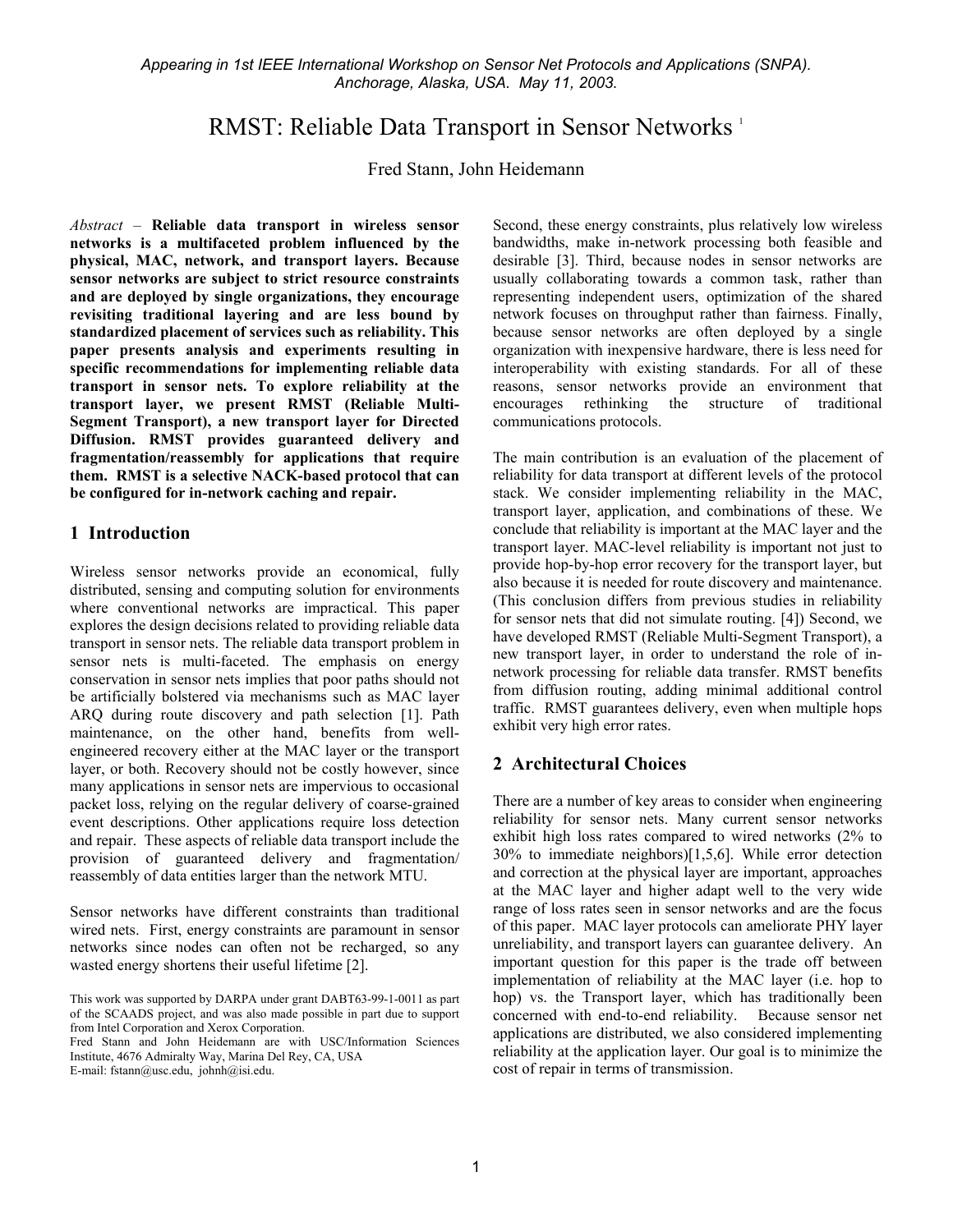#### **2.1 MAC Layer Design Choices**

Link layer Automatic Repeat Request (ARQ) refers to the hop-to-hop recovery of frames that arrive with errors The primary design choice we investigated at the MAC layer was whether or not to employ link layer recovery via ARQ for packets. The MAC layer used in our evaluations was 802.11 [7]. The primary reliability mechanisms provided by 802.11 are RTS/CTS, ACK, and randomized slot selection. RTS/CTS is the media access control packet exchange that guarantees that single transmitter will gain exclusive access to a shared transmission space. The ACK packet is sent by the receiver upon receipt of a data packet to inform the transmitter when successful transmission has occurred. This is a basic "stop-and-wait" ARQ mechanism where the transmitter times out and retransmits when an ACK does not arrive within a window of expectation. The 802.11 MAC does not employ RTS/CTS or ACK for multicast and broadcast transmissions due to ACK and CTS "implosion." It does, however, attempt to reduce the probability of broadcast collision by randomly selecting a transmission slot once an idle media is sensed. Clients of this MAC layer can choose to employ ARQ or not by selecting unicast or broadcast addresses. We utilized three different modes when considering MAC layer ARQ:

*No ARQ*: all transmissions are sent with a randomized send time and a broadcast MAC address. Unicasting is accomplished by address screening at the routing (in our case diffusion) layer. Such transmissions do not employ MAC layer reliability mechanisms such as RTS/CTS and ACK. In this mode, reliability is completely deferred to the transport or application layer. There are several possible benefits to this scheme. Firstly, there is a significant amount of overhead over time connected with the exchange of RTS/CTS and ACK packets that is avoided. Secondly, routing protocols like diffusion attempt to select high quality (lower error rate) paths for data transmission. The reliability mechanisms in 802.11 can make poor paths mistakenly look reliable to higher layers.

*ARQ Always*: all transmissions are sent via a stop-and-wait ARQ protocol with a single node address. This transmission method utilizes RTS/CTS and ACK with retries to bolster perceived reliability. When a node wishes to communicate with multiple neighbors, each neighbor must be sent a unicast packet. The number of ARQ retransmissions attempted before giving up is configurable. This method also has certain benefits for sensor nets. Packets that travel on the links identified in route discovery will be delivered with a high degree of reliability, despite the transient interference typical in a wireless domain.

*Selective ARQ*: a combination of No ARQ and ARQ. In this scheme packets sent to single neighbors employ a stop-andwait ARQ mechanism. Packets sent to multiple neighbors have no ARQ. This method attempts to combine the benefits

of both ARQ and No ARQ. Data and control packets traveling on established paths are unicast, using ARQ to bolster reliability. Packets used in route-discovery are broadcast to all neighbors without ARQ. Poor paths are statistically not selected for reinforcement, and the routediscovery procedure does not pay the overhead for reliability.

#### **2.2 Transport Layer Design Choices**

The transfer of data that is larger than the network MTU is a particularly difficult task in wireless communication and, more specifically in directed diffusion. Although protocols such as 802.11 have fragmentation and reassembly facilities, there are limits on the size of an entity can be broken up, and guaranteed delivery is not provided [6,7]. A single missing fragment from a large binary object (such as executable code) may render the data entity useless; therefore, transport layer facilities are required. Traditional transport layers, like TCP, assume that the primary cause of packet loss is congestion. As such, their focus is on congestion control. In sensor nets the primary problem is packet loss due to interference or low power.

The design decisions examined by this paper for the transport layer are primarily concerned with the balance of hop-by-hop vs. end-to-end functionality. Repair requests could be initiated by sinks (receiver end-points), or by in-network nodes on an established path. Obviously the type of MAC that any transport layer runs over will have a profound effect on how well the transport layer performs. This Section looks only at the transport layer.

Two transport layer paradigms will be examined in this paper and employed in the evaluation of RMST. The two transport layer schemes are:

*End-to-End Selective Request NACK*: The need for repair and the generation of repair requests takes place only at the sinks. Repair requests for specific missing fragments travel on a reverse reinforced path from sink to source, where the missing data is retransmitted.

*Hop-by-Hop Selective Request NACK and Repair from Cache*: In this paradigm, each caching node on the reinforced path from source to sink caches the fragments that make up a larger data entity. When such nodes sense a missing fragment, a repair request is sent to the next hop on the reverse reinforced path toward the source. If the requested fragment is in the local cache, a response is sent. If not, the NACK is forwarded to the next hop toward the source.

### **2.3 Application Layer Design Choices**

Reliability can also be provided at the application layer. For sensors that automatically generate data periodically, a very simple reliability scheme is simply to wait for the next sensor reading [8]. This simple approach does not generalize to *large*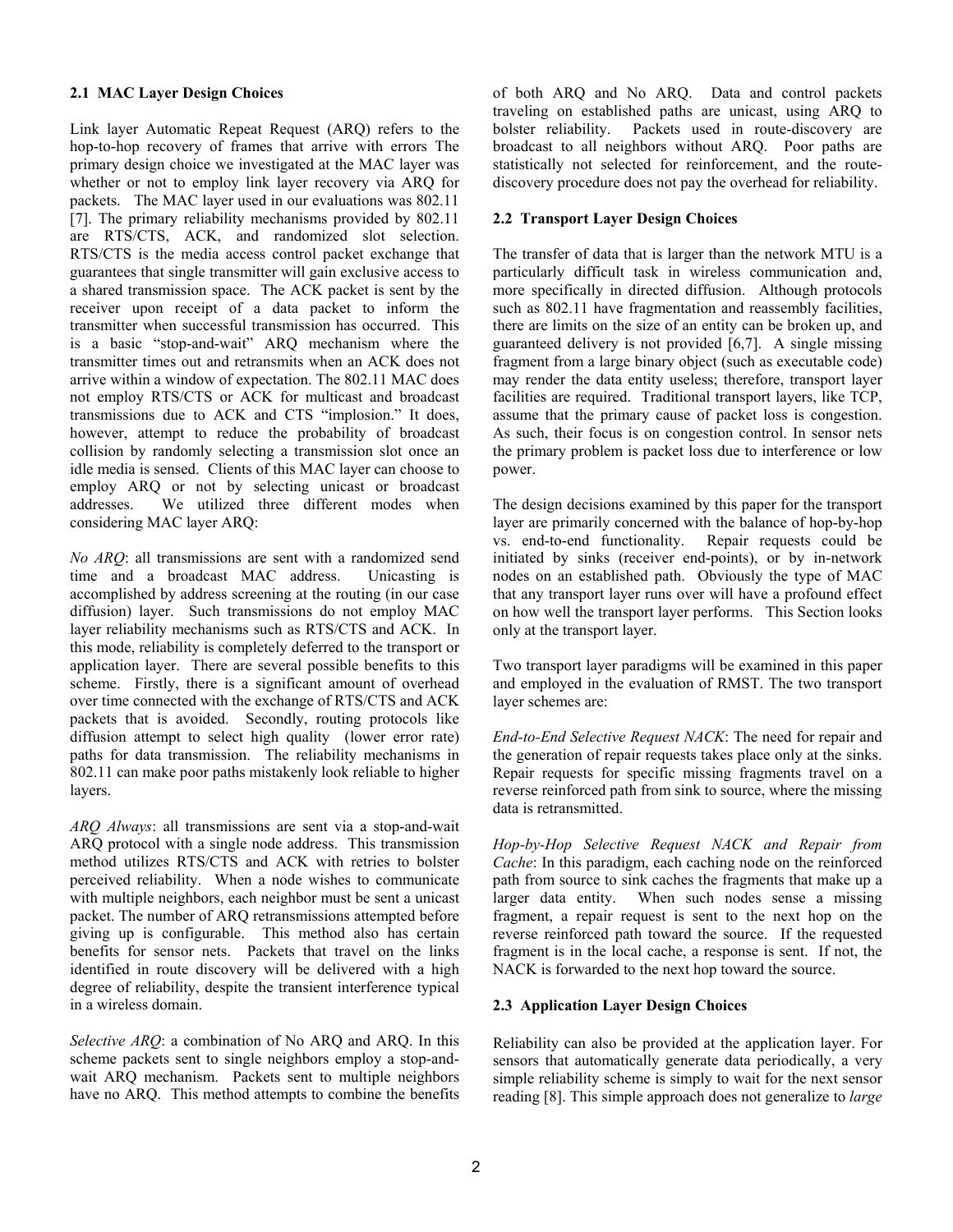objects, however. Even moderate per-packet loss rates quickly make the odds of ever getting a complete object over multiple hops small. (We analyze this case in Section 5).

Applications could handle both fragmentation/reassembly and end-to-end attempts at repair. In our evaluation (Section 6) we included an application layer reliability scheme (*End-to-End Positive ACK*) as a benchmark of what performance is achievable using standard diffusion for guaranteed delivery without the addition of a new transport layer.

*End-to-End Positive ACK*: In this approach a sink requests to receive a large data entity, which is fragmented at the source. When all fragments have arrived at the sink, it deletes its request. Sources send the entire set of fragments at precalculated intervals (a posteriori RTT) until request is deleted. We use this "transportless" paradigm to gauge if the overhead introduced by a transport scheme brings marginal benefits in terms of energy usage.

# **3 RMST Architecture**

RMST was designed to run in conjunction with directed diffusion. In this Section we briefly review directed diffusion, give an overview of RMST, and then describe the protocol in some detail.

#### **3.1 Diffusion Architecture Review**

Directed diffusion [9,10] provides multipoint-to-multipoint communication for sensor nets much like traditional multicasting does so for wired nets. Sensitivity to energy conservation, data-centric routing, and the limitation of traffic volume via in-network processing are examples of some motivations that helped shape directed diffusion.

In diffusion, a sink *subscribes* to an *interest* that names a particular type and source of data. The naming of data is accomplished via attribute-value pairs. For example, an interest in counting how many people pass through a particular geographic region could be injected into an arbitrary node in a sensor net (typically an access point). Sensor node applications that have data available *publish* the fact, alerting the local diffusion code to look for matching interests. The sensors whose publications match a given interest, and the collection of sinks that expressed that interest, constitute a group that will eventually be connected by a distribution tree.

An interest is propagated from a sink toward a source. If geographic information is available, sources can be targeted geographically [11]. Each node that the interest passes through remembers the interest and which neighbors expressed it. Such local information is called a *gradient*. Every unique interest has an associated set of gradients. A source node sends data, when its publication matches a received interest. Initial data sent by a source across the sensor net is marked *exploratory* and disseminated along the reverse paths of the gradients. This amounts to a reversegradient propagation of data emanating at the sources and traveling to the sinks. Once exploratory data is sent, a single optimal *reinforced path* is established from sources to sinks. The sink uses an application dependent heuristic to decide which arriving exploratory message represents an optimal choice for *reinforcement*. Reinforcements travel from the sink back to the source creating a single reinforced path. When there are multiple sources or sinks, a distribution tree is formed. Subsequent data emanating from sources is called *reinforced data* because it is unicast along the reinforced tree.

Because wireless sensor nets are prone to rapidly changing conditions, such as the expiration of nodes or radio interference, sources periodically send out new exploratory messages to discover new routes that may be superior to the existing reinforced tree (old routes will be timed out). When a sink no longer wishes to express a certain interest, it *unsubscribes* that interest. This will eventuate in the removal of gradients and reinforced path elements from the sensor net.

Diffusion is built on a modular architecture that allows for great flexibility in adapting diffusion to specific applications. There is a diffusion core that communicates directly to the MAC layer below it and installable modules, called *filters*, above. Much like streams modules that can be assembled to create a particular networking stack, filters are installed via core diffusion to influence routing or add arbitrary application-specific behavior to a sensor net. The basic directed diffusion algorithm is implemented in the *gradient* filter. One could think of the gradient filter as a networking layer pushed on top of the MAC layer. Message traffic arriving at the core is passed to the highest priority filter.

The RMST protocols presented in this paper were implemented as a filter. One could consider RMST to be a transport layer pushed onto the diffusion stack, above the gradient filter (i.e. at a higher priority). Figure 1 demonstrates the relationship of RMST to a basic diffusion node.

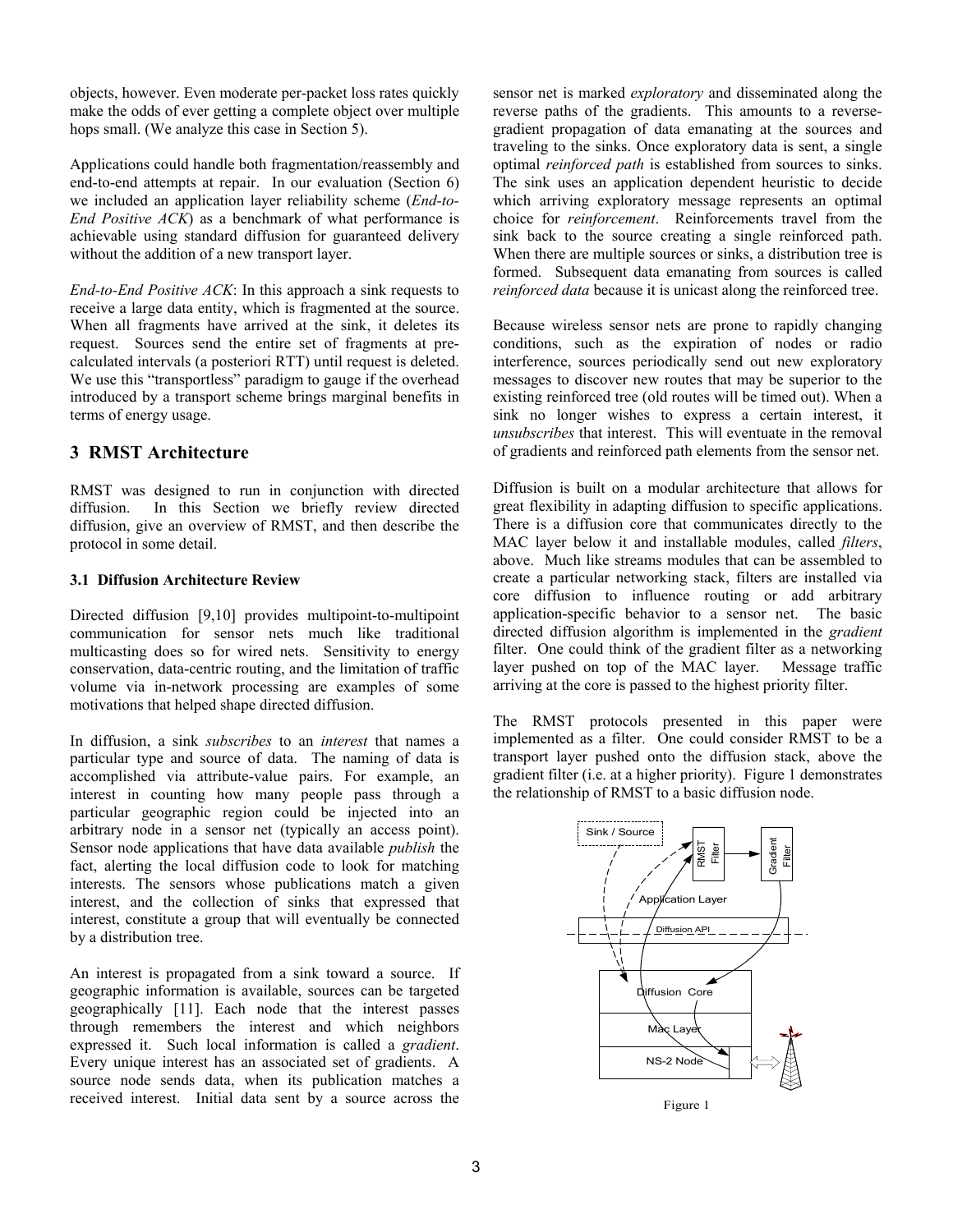There is a strong resemblance in the above description to various forms of multicast delivery and routing. Some important distinctions should be made however. Perhaps the most interesting thing about diffusion is the extent to which it is "data-centric" [9,10]. The semantics of addressing, group management, and routing are entirely expressed by attributebased naming. Rather than layering attribute-based naming on top of addressed-based routing, diffusion uses attribute vectors to dynamically establish routes on demand. There are no membership reports exchanged in diffusion; rather, the movements of interests and data, are used to establish and repair distribution routes. Another distinction of diffusion is the degree to which it is distributed. There is no concept of end-points and routers in diffusion. Every node runs the same diffusion algorithm and participates equally in routing and data forwarding. Sinks and sources are simply considered to be local agents. When a local agent publishes, subscribes, or sends attribute vectors, the essential diffusion code in that node accepts the "traffic" in the same fashion that it would accept traffic from neighbors.

#### **3.2 RMST Overview**

The RMST protocol presented in this Section was implemented as a filter that could be attached to any diffusion node on an as needed basis without recompilation of the diffusion core or Gradient filter. The caching vs. non-caching mode was made configurable at run time.

Reliability in RMST refers to the eventual delivery to all subscribing sinks of any and all fragments related to a unique RMST entity. A unique RMST entity is a data set consisting of one or more fragments coming from the same source. Delivery order, which is not guaranteed, is transparent to the clients of RMST. RMST does not include any real time guarantees.

There are two distinct transport services that need to be added to diffusion: effective management of the fragmentation and reassembly of units based on application semantics, and guaranteed delivery. Although these requirements are orthogonal, many applications require both. The division of a JPEG compressed image into "bands" that fit into the network MTU requires fragmentation/reassembly and guaranteed delivery to ensure reassembly.

In RMST, receivers are responsible for detecting whether or not a fragment needs to be re-sent. The term "receiver" here, however, does not necessarily mean sink. In the non-caching mode, only sinks monitor the integrity of an RMST entity in terms of received fragments. In caching mode, an RMST node collects fragments and is capable of initiating recovery for missing fragments to the next node along the path toward the source.

There are two types of loss detected by a "receiver": a "hole" in a sequence of fragments, and a truncated sequence. When a hole in a sequence of fragments is detected, the missing fragments should be specifically requested. This amounts to a selective-request ARQ-based behavior. The truncation of a sequence is really a special case of a hole, sensed by the receiver via a timeout geared to the expected receipt time of the next fragment. In our experiments we used timers set on our understanding of the network configuration, but we are exploring self-adaptive timers.

When a node fails, the normal behavior of Diffusion is to reestablish a new set of data gradients via an exploratory interest. To this extent sensor networks are self-repairing. RMST benefits from the underlying diffusion behavior related to failed nodes. Unlike PGM which must gather and maintain path state, or RMTP and SRM which watch and possibly generate message traffic to make decisions related to node failure, RMST can rely on the mechanisms in diffusion that guarantee the eventual discovery of a path from source to sink.

In caching mode, the caching of fragments along reinforced paths is used to limit power loss due to end-to-end retransmission. In non-caching mode, the underlying MAC layer is exploited to limit the transport layer overhead. It is precisely this tradeoff that is explored in the experiments.

### **3.3 RMST Basic Services**

Unique identification in sensor networks is data-centric, therefore the transport layer must be able to recognize several new attributes added to support reliable traffic. An unfragmented data entity must have an application specific attribute (RmstNo) or set of attributes that serves to distinguish a particular *reliable* flow of data from source to sinks. In applications where complete disambiguation is difficult, a random ephemeral ID can be generated at the source [12]. Each fragment that makes up a fragmented data entity must also contain a sequential fragment id (FragNo). The total number of fragments that make up a data entity must be known (MaxFrag). There is a single control message generated by RMST, the NACK, which must be defined by an attribute.

#### **3.4 RMST Support for Loss Detection and Repair**

Loss detection is primarily timer driven. Where loss detection occurs depends on whether a node is configured for caching or non-caching mode. In non-caching mode, only sinks set timers to detect loss. In caching mode, each caching node on the reinforced path from source to sink detects loss. The basic mechanism for loss detection is a watchdog timer. A watchdog timer is instantiated for each new flow (RmstNo) that is added to a caching node's RMST database. The timer handler inspects the hole map and sends a NACK for any holes that have aged for too long. Multiple hole numbers are aggregated into a single NACK to conserve on control traffic. The maximum wait time heuristic could be dynamically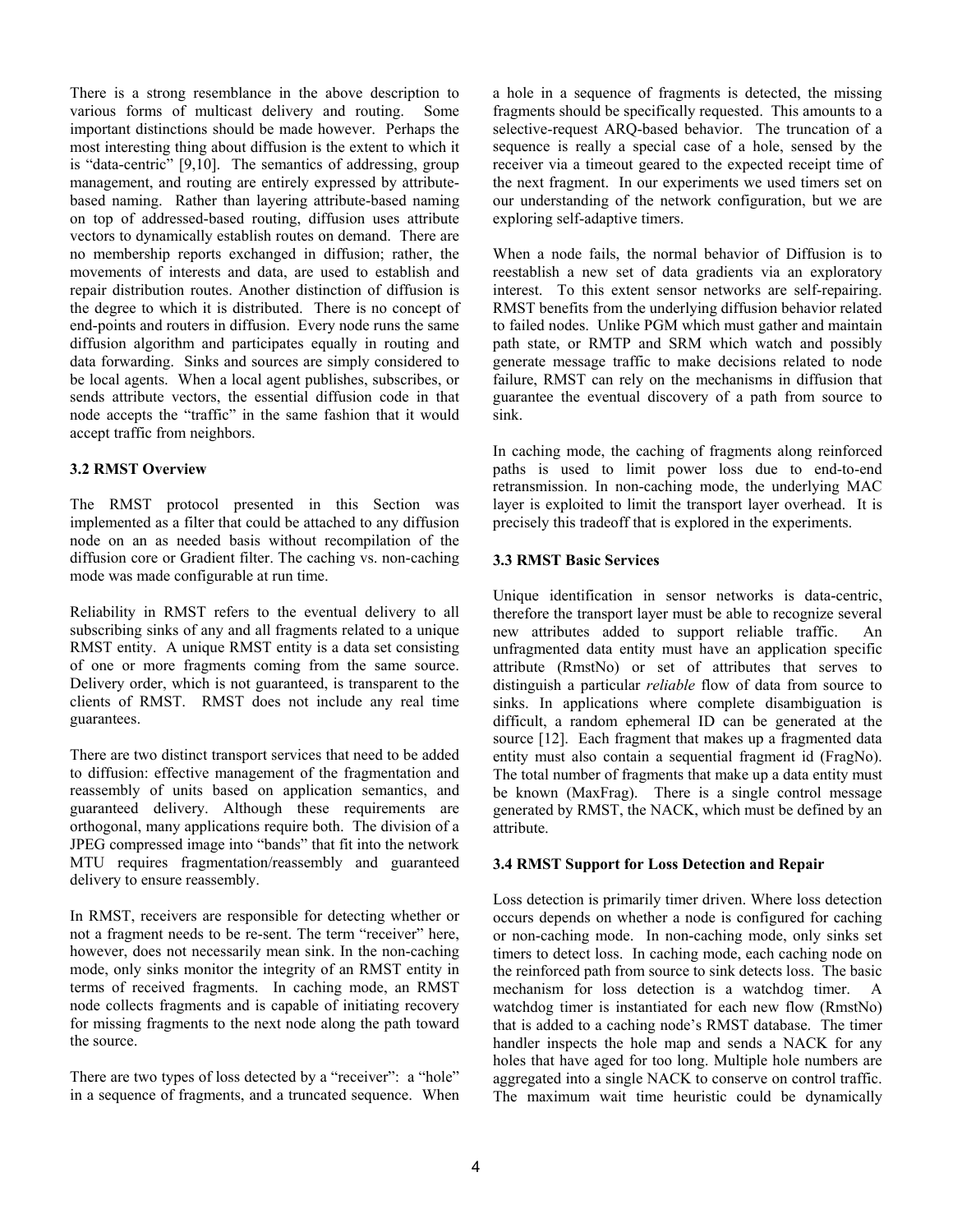adjusted. We plan to explore adaptive timers. Caching at the sinks makes delivery order unimportant, and allows for wide latitude in the relationship between the watchdog timer interval and the source send rate. When the watchdog interval is significantly slower than the send rate, the cache size must increase to retain more incomplete sets of fragments. Setting the watchdog timer faster than the send rate, minimizes the required cache size, but increases NACK traffic.

The only control message added to normal diffusion by RMST is the NACK. NACKs are unicast in the reverse direction along the reinforced path from source to sink. When the RMST filter gets a cache hit for a NACKed fragment, it unicasts that fragment to the requesting neighbor. When an RMST filter intercepts a NACK, and it cannot find the missing fragment in its local cache (or it's not in caching mode), it forwards the NACK on the reinforced path toward the source. In caching mode, the natural progression of traffic from source to sink, causes holes to be sensed sooner upstream, thus making NACK forwarding an unlikely event.

#### **3.5 The back-channel**

This particular implementation detail is a key enabler of efficiency in RMST. The reinforced paths that diffusion constructs for control and data are unidirectional, from source to sink. RMST needs a *back-channel* in order to deliver NAKs to upstream neighbors. RMST filters snoop at the last hops of reinforcement messages in order to construct reverse reinforced paths (in a distributed fashion). The creation of the *back-channel* is "free of charge" in that no additional transmissions or control data traffic are needed to create it. There is a back-channel associated with every flow. The backchannel is maintained in both caching and non-caching modes.

#### **3.6 Node Failure**

In the case of node failure a new reinforced path will be established by diffusion. Some nodes that weren't on the original reinforced path may now reside on it. The RMST filter automatically adapts to any such changes by creating a new back-channel that mirrors the new reinforced path. In caching mode, an RMST node that suddenly finds itself on a reinforced path (mid-sequence) will begin caching from the first received fragment on. NACKs for earlier fragments will be forwarded on the back-channel toward the source. In effect, the RMST filter will transfer responsibility for backchannel and caching maintenance to the new reinforced path.

#### **3.7 Support for Caching**

In caching mode, a node maintains a local cache of traffic in progress or recently transmitted. In non-caching mode, only the sources and sinks maintain a cache. The cache is indexed by the application specific flow id. Each cache entry has an associated fragment map and hole map. The fragment map

contains the actual cached data indexed by the fragment Id. The hole map, used by the watchdog timer, is a list that contains missing or overdue fragments for a particular flow. Hole map entries contain a fragment id, a timestamp indicative of when a NACK for this fragment was sent, and a flag indicating whether or not a NACK is outstanding. On receipt of a fragment a caching mode filter must identify missing or late fragments and add them to the hole map. Currently caching nodes accomplish cache flushing via a fixed timer, although we plan to switch to an LRU algorithm.

### **4 Analysis of MAC Layer Retries**

Because one of our primary design decisions concerns the use of MAC layer ARQ, we analyze the effect that the number of retries attempted by a transmitter has on the resultant probability that a packet will arrive between end points. If we define *p* as the probability of success for a single attempt across one hop, and *R* as the number of MAC-level attempts, the probability of success with MAC-level ARQ is:

$$
p_h = \sum_{i=0}^{R-1} p \cdot (1-p)^i \tag{1}
$$

Which simplifies to the probability of not failing at all *R* tries:

$$
p_h = 1 - \left(1 - p\right)^R\tag{2}
$$

When considering H hops, the end-to-end probability of arrival is:

$$
p_e = p h^H \tag{3}
$$

Figure 1 graphs end-to-end arrival rates for different numbers of MAC-level retries. As can be seen in Figure 1, the use of at least 3 retries is vital to reliable data delivery in this scenario.



Figure 1: Probability of arrival across 40 hops with an average error rate of .10 per hop, given *R* retries per hop.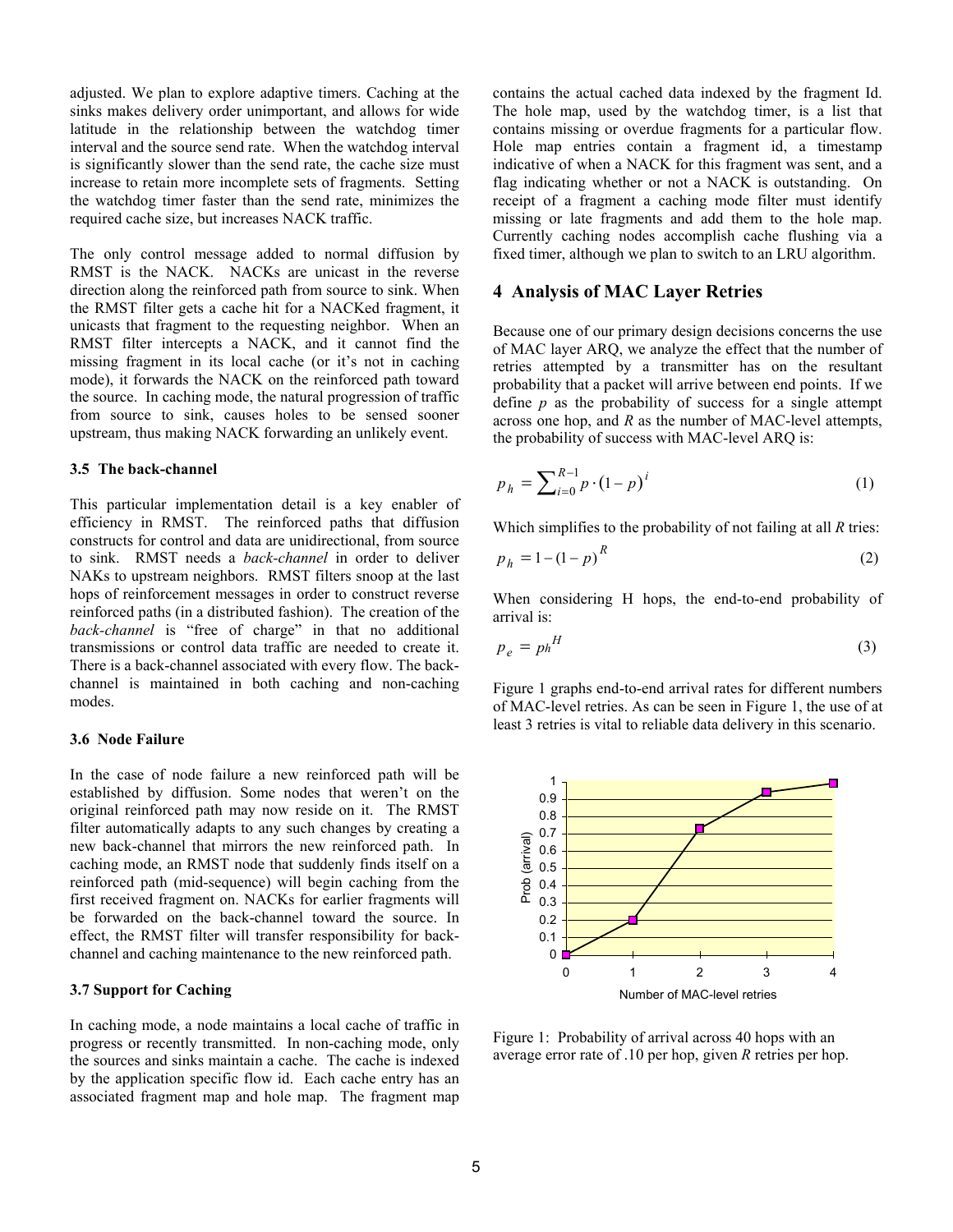

Figure 2: Probability of arrival across 6 hops

Because wireless nets have physical level error rates that can be relatively high compared to wired nets [5] we compare ARQ vs. non-ARQ MAC layers for a particular scenario. Figure 2 shows two data series plotting the probability that a packet will arrive at its final destination after traversing 6 hops at the given error rate with the number of retries set to three. As Figure 2 demonstrates, the probability of arrival at the end point plummets with the error rate for the non-ARQ case, but remains quite high with ARQ set to three retries.

### **5 Analysis of Transport Layer Hop-by-Hop vs. End-to-End**

In order to do a basic analysis of the benefits of hop-by-hop repair vs. end-to-end repair at the transport layer, we assume that the MAC layer provides a particular level of reliability expressed as a probability of success per link. The intent is to examine transport layer efficiency given the success rate presented to it from lower layers.

First we look at the cost of doing end-to-end repair without caching or intermediate transport layer repair.

If a large data object is broken into *M* fragments and transmitted a single time from a source across H hops to a sink, the expected number of those fragments to arrive at the sink can be derived using the end-to-end probability from eq. 3 as follows:

$$
E[f(M, H)] = \sum_{m=1}^{M} m \cdot p_e^{m} \cdot (1 - p_e)^{M - m}
$$
 (4)

We would also like to know the expected number of hops that a failed packet will travel  $(f_h)$ . (We need to adjust  $p_e$  for each value of *n*).

$$
E[f_h(H)] = \sum_{n=1}^{H-1} n \cdot p_e^{n-1} \cdot (1 - p_e)
$$
 (5)

Therefore the approximate cost in terms of link-wise fragment transmissions to accomplish one attempt to send *M* fragments (with an end-to-end transport layer) is:

$$
H \cdot E[f(M, H)] + E[fh(H)] \cdot (M - E[f(M, H)])
$$
 (6)

Using a small program we can calculate  $E/Tx(H,M)$ , the total number of link-wise transmissions required to get a set of *M* fragments across *H* hops. We apply equation 6 to get a transmission count, calculate the number of fragments expected not to make it using equation 4, and recursively call on the remainder to be sent (accumulating the count).

If we are caching data at each node and doing transport layer recovery on a per-hop, the expected number of retries to move a fragment one hop is:

$$
E[r(K)] = \sum_{k=1}^{\infty} k \cdot p_h \cdot (1 - p_h)^{k-1}
$$
 (7)

For the caching case, the number of link-wise transmissions required to get a set of M fragments across H hops is:

$$
E[Tx(H, M)] = M \cdot N \cdot E[r(K)] \tag{8}
$$

Importantly, *E[Tx(H,M)]* grows much faster with the noncaching method as M and n increase. For example, if we hold the probability for success at .9 we get the results accumulated in Table 1.

What's significant in this analysis is that we can look for a loss rate that might obviate the advantage of caching in the transport layer. We have already demonstrated in the last section the dramatic improvement available by raising the retry count for MAC layer ARQ. If we hold the number of fragments and hop count constant and vary the probability for success we get curves such as in Figure 3. The loss rate presented to the transport layer by the MAC layer needs to get below one percent for the advantages of caching and hop-byhop repair to be marginalized. Without MAC layer ARQ, physical layer loss rates would need to be below one percent. Such low loss rates are common in wired nets, but atypical in wireless  $[1,5,6]$ .

| # Fragments | 5 Hops          | 10 Hops         |
|-------------|-----------------|-----------------|
|             | 27.77 / 42.33   | 55.55 / 143.39  |
| 10          | 55.55 / 84.67   | 111.11 / 286.79 |
| 20          | 111.11 / 169.35 | 222 22 / 573 59 |

Table 1: Number of total transmissions required to send M fragments across N hops (with cache/without cache)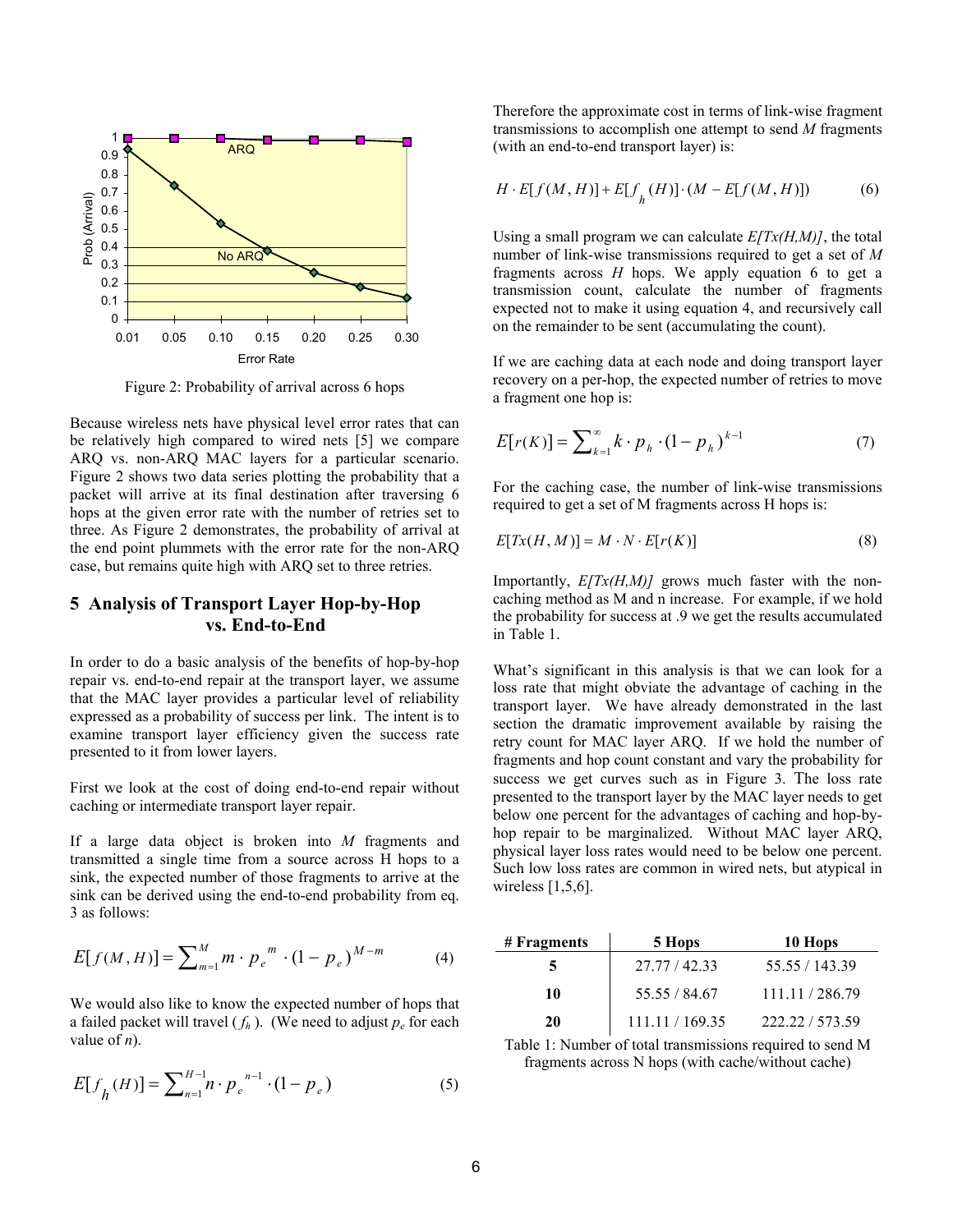

Figure 3: Number of transmissions required to send 10 fragments across 10 hops. Hop-by-hop vs. End-to-End repair.

### **6 Evaluation of RMST**

Sections 4 and 5 presented simple analysis of reliability at the MAC and transport levels. We next present the simulation studies of our RMST implementation to evaluate the interaction of reliability at different layers. The analysis suggests the importance of hop-by-hop recovery, but it could reside at the MAC or transport layer (or both). The experiments were run in ns-2 [13] using an 802.11 MAC layer and directed diffusion attached to wireless nodes. The 802.11 MAC uses non-ARQ for broadcast packets and ARQ for unicast packets. Diffusion is capable of delivering unicast messages over a broadcast MAC. It does so by embedding its own unique node addresses in packets. Therefore non-ARQ MAC unicasting was achieved by broadcasting at the network-layer, but doing unicast address resolution in diffusion.

Parameters that could be altered in the experiments include:

*Error Rate*: This refers to the physical layer lost packet rate. In ns-2, errors at the physical layer can be injected by attaching an "error model" to each node. Three error rates were used in initial experiments: 0%, 1%, and 10%. Several experiments were also done at the elevated error rates of 20% and 30%.

*Hop Count*: The number of hops required to traverse a rectangular grid of nodes from source to sink. Because diffusion is a route discovery protocol, this can vary slightly in simulation or the real world.

*Number of Retries*: This parameter applies to MAC layer ARQ count. It is the number of MAC layer retries attempted before abandoning a transmission.

*Size of Blob*: The number of bytes to be transmitted from source to sink as a series of fragments.



Figure 4 Layout of test grid showing radius of central node, reinforced path from source to sink and back-channel

Because of the potentially large number of experiments that can be performed in this multi-dimensional problem space, three of the variables were held constant: Hop Count (6 hops, 21 nodes), retries (4), size of blob (5k). The simulations employed a grid with equidistant nodes that could only communicate with "immediate" neighbors (for example, the central node in Figure 4 sees eight neighbors). The source was placed in the upper-right position of the grid and the sink was placed in the lower-left position. We selected this simple topology for ease of evaluation and comparison to the analysis. We are currently implementing RMST in a sensor node testbed and plan to evaluate realistic topologies there.

The simulation logs were enhanced to count every byte transmitted, including CTS/RTS and ACK bytes when ARQ was used. The 5KB blob was broken into 50 100-byte fragments that were transferred from source to sink across the grid. The transmission byte totals included the control messages used by diffusion to propagate the interest, reinforce a gradient, and maintain the interest and gradients over time.

We normalized all results to the cost of sending the messages without ARQ or transport layer overhead, i.e. 87,818 bytes. The idealized byte count was measured by sending the entire set of 50 fragments with zero errors, no MAC level ARQ and no transport scheme. The count includes the ongoing message traffic exchanged by diffusion to propagate interests, establish and reinforce routes, and otherwise maintain state. It also includes per packet overhead including headers and trailers. This provided a baseline of the best that could be achieved with no reliability overhead. Experiments in which individual simulations exhibited a low variation were repeated 10 times to calculate an average. Experiments with error rates higher than  $10\%$  were repeated 20 times.

#### **6.1 Baseline End-to-End Positive ACK**

This experiment was run to establish a baseline of what is achievable with standard diffusion without the addition of a transport layer. The entire set of fragments was sent at regular intervals until the sink unsubscribed. The results are summarized in Table 2.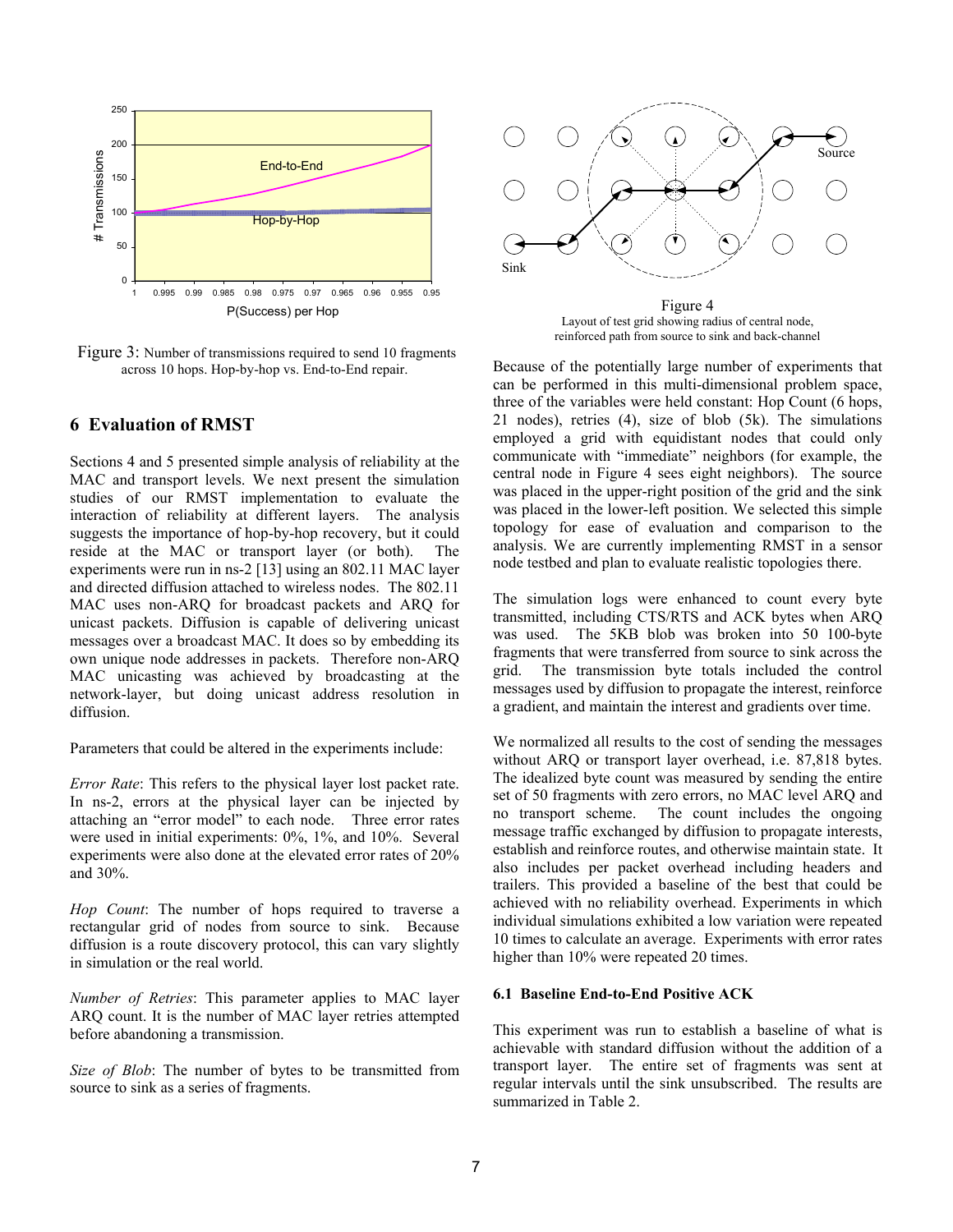| <b>PHY Error</b><br>Rate | No ARQ    | <b>ARQ</b><br>All | <b>Selective</b><br><b>ARO</b> |
|--------------------------|-----------|-------------------|--------------------------------|
| 0                        | .93(0.07) | .57(.03)          | .65(.03)                       |
| .01                      | .51(.04)  | .56(.03)          | .61(.05)                       |
| .10                      | .21(.05)  | .47(.09)          | .54(.06)                       |

Table 2: End-to-End Positive ACK Normalized byte transmissions required for diffusion to transfer 50 fragments of 100 bytes across 6 hops without any transport layer

Not surprisingly, with no physical layer errors the overhead associated with sending CTS/RTS and ACK frames is made apparent in the first row. Using ARQ, even selectively, adds significant overhead. The two right columns demonstrate that using Selective ARQ is consistently about 7% more efficient than using ARQ for every packet. Selective ARQ is attractive from another aspect in that route discovery packets do not have their reliability boosted at the MAC layer. This allows the network layer (diffusion) to make better decisions about what routes are best. The results in the No ARQ column plummet with increased error rate. This is a direct result of the exponential decay of reliability demonstrated in Figure 2. Clearly, when average error rates are high, using ARQ at the MAC layer, when there is no transport layer, is extremely beneficial.

#### **6.2 RMST with Hop-by-Hop Recovery and Caching**

In this experiment we ran the RMST filter in caching mode at every node in the grid with in-network NACKing. Results are summarized in Table 3.

There are two significant results in this experiment. Comparing the columns for ARQ and Selective ARQ from this experiment with the results of the first experiment, we see very slight improvement in all cases. This would seem to suggest that transport layer hop-by-hop recovery adds little to the reliability available from a robust MAC layer. At the same time, if we focus on No ARQ at the 10% error rate, we see the other interesting result. Using hop-by-hop recovery at the transport layer instead of the MAC layer was 15% more efficient than Selective ARQ at the same error rate.

| <b>PHY Error</b><br>Rate | No ARQ    | <b>ARQ</b><br>All | <b>Selective</b><br><b>ARQ</b> |
|--------------------------|-----------|-------------------|--------------------------------|
|                          | .99(0.05) | .60(.06)          | .68(.06)                       |
| .01                      | .95(.06)  | .57(.06)          | .67(.07)                       |
| .10                      | .76(.07)  | .48(.07)          | .61(.07)                       |

Table 3: Hop-by-Hop Selective NACK and Caching Normalized byte transmissions required for diffusion to transfer 50 fragments of 100 bytes across 6 hops with hop-by-hop caching and repair

This result would make it appear that doing hop-by-hop recovery at the transport layer is preferable to doing it at the MAC layer, where reliability overhead is paid for each and every unicast packet. Log analysis for this case showed that many more Exploratory packets were sent before a reinforced path between source and sink was established. Nonetheless, once a path was established, the hop-by-hop recovery at the transport layer was extremely efficient (with no ARQ overhead).

The No ARQ result (at 10%) is somewhat specious in light of the exponential decay of arrival probability as the hop count or error rate increase. Transient error rates in excess of 10% and paths longer than 6 hops are not uncommon in sensor nets [1]. Non-transport-layer messages used in path reinforcement must be propagated from sink to source. If the probability of arrival decays beyond a certain point, basic diffusion has a difficult time maintaining routes. A fourth experiment (see below) was instantiated because of this partial result.

#### **6.3 RMST with End-to-End Recovery**

This experiment was run with the RMST filters in noncaching mode. The only in-network recovery was when the MAC layer was configured to use ARQ or Selective ARQ. Transport layer recovery was accomplished end-to-end via NACKs sent along the back-channel from sink to source. This is similar to traditional transport recovery in wired networks. Results are presented in Table 4.

There are two important observations to be made about these results. On top of the No ARQ MAC, at the 10% error rate, the simulation did not terminate within the 600 seconds allotted. Log analysis showed that there were numerous holes that required NACKs, which had a difficult time making it from sink to source. This result was not surprising. It simply means that some sort of hop-by-hop recovery is required either at the MAC or transport layer in order to implement guaranteed delivery. There was another important result. If you compare the two columns for ARQ and Selective ARQ with those of the previous experiment, you will see virtually no change in efficiency. Comparative log analysis revealed that MAC layer ARQ or Selective ARQ made NACKs so rare that hop-by-hop vs. end-to-end NACKing at the transport layer had little difference in performance.

| <b>PHY Error</b><br>Rate | No ARQ    | <b>ARQ</b><br>All | <b>Selective</b><br><b>ARQ</b> |
|--------------------------|-----------|-------------------|--------------------------------|
|                          | 1.0(0.05) | .61(.08)          | .67(.07)                       |
| .01                      | .90(.06)  | .60(.10)          | .66(.07)                       |
| .10                      | n/c       | .49(.09)          | .61(0.07)                      |

Table 4: End-to-End Selective NACK

Total byte transmissions required for diffusion to transfer 50 fragments of 100 bytes across 6 hops with end-to-end repair.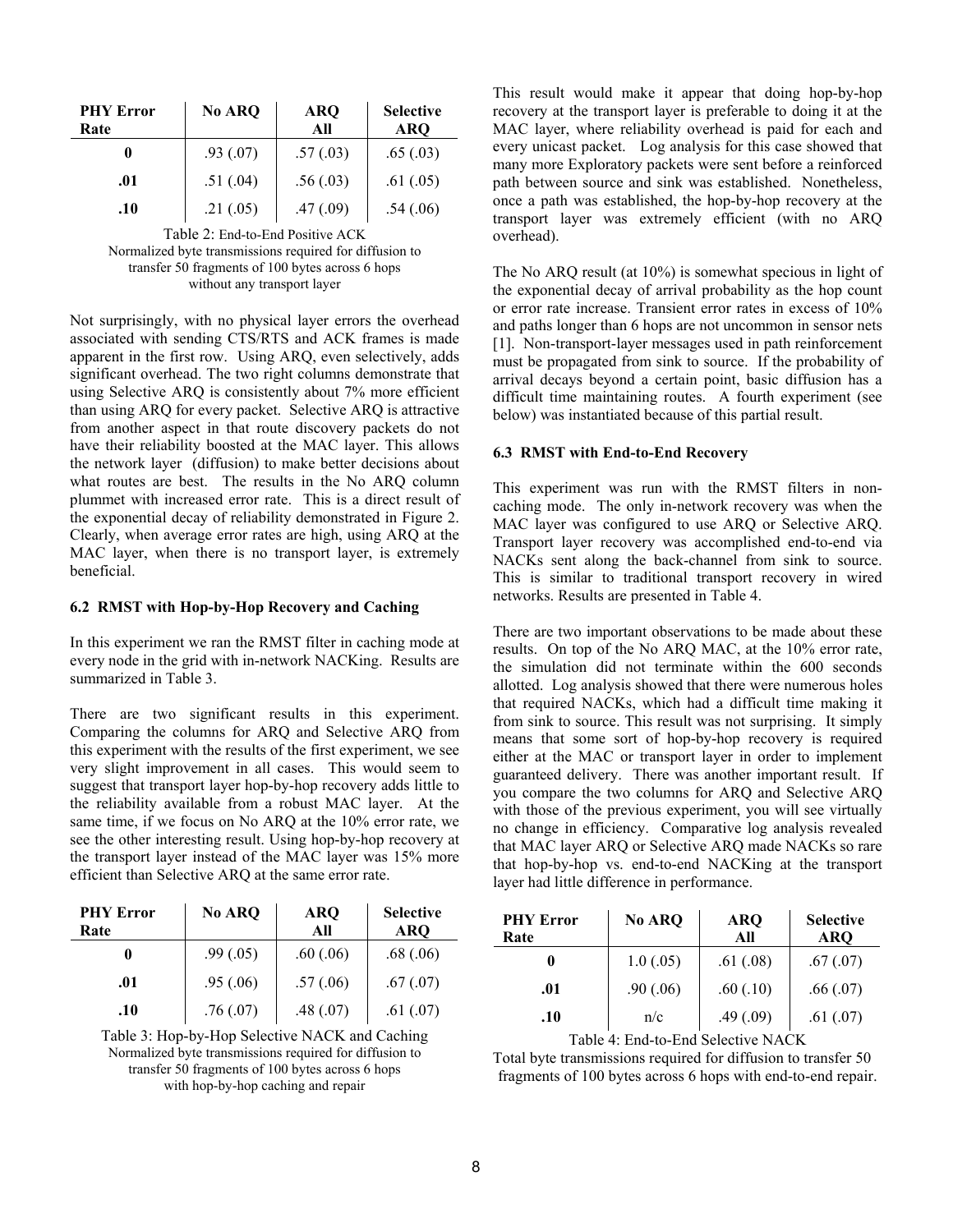| PHY<br><b>Error</b><br>Rate   | <b>Hop by Hop</b><br><b>RMST</b><br><b>NoARQ</b> | <b>Hop by Hop</b><br><b>RMST</b><br><b>Sel ARQ</b> | <b>End to End</b><br><b>RMST</b><br><b>Sel ARQ</b> |
|-------------------------------|--------------------------------------------------|----------------------------------------------------|----------------------------------------------------|
| .20                           | $.48(.19)*$                                      | .40(.18)                                           | .40(.17)                                           |
| .30                           | n/c                                              | .24(.23)                                           | .27(.25)                                           |
| Table 5: High Error Rate Test |                                                  |                                                    |                                                    |

Total byte transmissions required for diffusion to transfer 50 fragments of 100 bytes across 6 hops with high error rates.

#### **6.4 Performance under High Error Rates**

The purpose of this experiment was to further examine the partial results of the three previous experiments on selected combinations of MAC and transport layer. In sensor nets, correlated losses due to interference can exhibit transient error rates that are quite high [1]. This experiment was performed on selected schemes that had performed best at the 10% error rate. From the schemes that employed MAC layer ARQ, we chose those that used selective ARQ. The non-ARQ scheme, which previously outperformed all others, was RMST in caching mode over a MAC with no ARQ. Results are summarized in Table 5.

We see from the No ARQ column that transport layer hop-byhop recovery without MAC layer ARQ broke down somewhere between .20 and .30 error rate. Log analysis showed that standard control messages used by diffusion to reinforce and maintain paths rarely succeeded in establishing any viable routes. At .20 error rate (see asterisk in Table), the efficiency rating is misleading. Log analysis showed that an inordinate amount of time (on the order of minutes) was spent establishing a viable route. Such delays would be considered unacceptable in a real test bed.

Notice that RMST running over Selective ARQ had very similar efficiency in both caching (hop-by-hop) and noncaching (end-to-end) mode. There are several additional considerations that need to be pointed out in this regard. When dealing with multiple sinks or applications that require localized in-network processing, experiments with NACKbased multicast reliability protocols, like SRM [14] and PGM [15], have demonstrated an advantage to caching at strategically selected nodes.

## **7 Related Work**

There are several areas that we looked to for related work: adhoc sensor networks, TCP over wireless nets, and multicast transport schemes.

#### **7.1 Sensor Nets**

Much of the existing work related to reliability in sensor networks deals with route discovery and maintenance, and not reliable data transport. Mobile ad-hoc networks employ a

variety of routing protocols concerned with finding high quality paths. For example Signal Stability Adaptive Routing (SSA) [16] attempts to differentiate high quality routes by monitoring signal strength. DSR [17] discovers new routes via flooding, usually accomplished by broadcasting without ARQ. Higher quality routes are statistically selected more often.

TAG [18] is a tree-based aggregation and routing system for ad-hoc sensor nets. The identification of "capable neighbors" is a major concern in TAG, relying on a scheme in which nodes monitor the quality of the links with their parents. When a node sees that the quality (loss rate) to a parent is "significantly worse" than that of another potential parent, the node "re-parents" to improve on the probability of loss. This is very similar to the occasional transmission of exploratory messages in diffusion to discover better paths. Another device investigated by TAG was the use of in-network caching. Caching in TAG deals with remembering the "state" of children (in terms of values used in aggregation) rather than providing repair for specific packets (TAG does not guarantee reliable data transport). It nonetheless demonstrates that caching can ameliorate the elevated loss in sensor nets.

PSFQ (Pump Slowly Fetch Quickly) [4] is a transport layer paradigm for sensor nets that is very close to our work. It is characterized by hop-by-hop error recovery, repair requests via NACKs that are delivered at a rate faster than the source transmission rate, and in-network caching. PSFQ is assumed to run over a non-ARQ MAC layer. Two important results of their work are that end-to-end recovery is not appropriate for sensor networks, and that recovery is best accomplished at the transport layer. The failure of purely end-to-end recovery is consistent with our analysis and simulation results.

We differ with their suggestion that ARQ is best provided at the transport layer instead of the MAC. If data transport were the only service in a sensor network benefiting from ARQ, then it would make sense to push ARQ as high up the stack as possible. However, our simulations of diffusion found that lack of reliable routing prevented operation entirely at high error rates (more than 30% for 6 hops). The PSFQ study did not observe this problem because they considered an idealized, "omniscient" multicast in simulation that implemented routing out of band. Ignoring the problem of route establishment, our results agree with theirs that hop-byhop transport layer caching improves performance, not just at very high error rates (the 30-70% they observe), but also at rates as low as 10%. Our different conclusions are based on the assumption that it is possible to provide an energy efficient MAC layer with ARQ. We agree that the RTS/CTS mechanism in 802.11's ad hoc mode is too energy expensive for long-term operation since it requires continuous listening; we look to recent work in energy–conserving ARQ schemes to reduce this cost [19].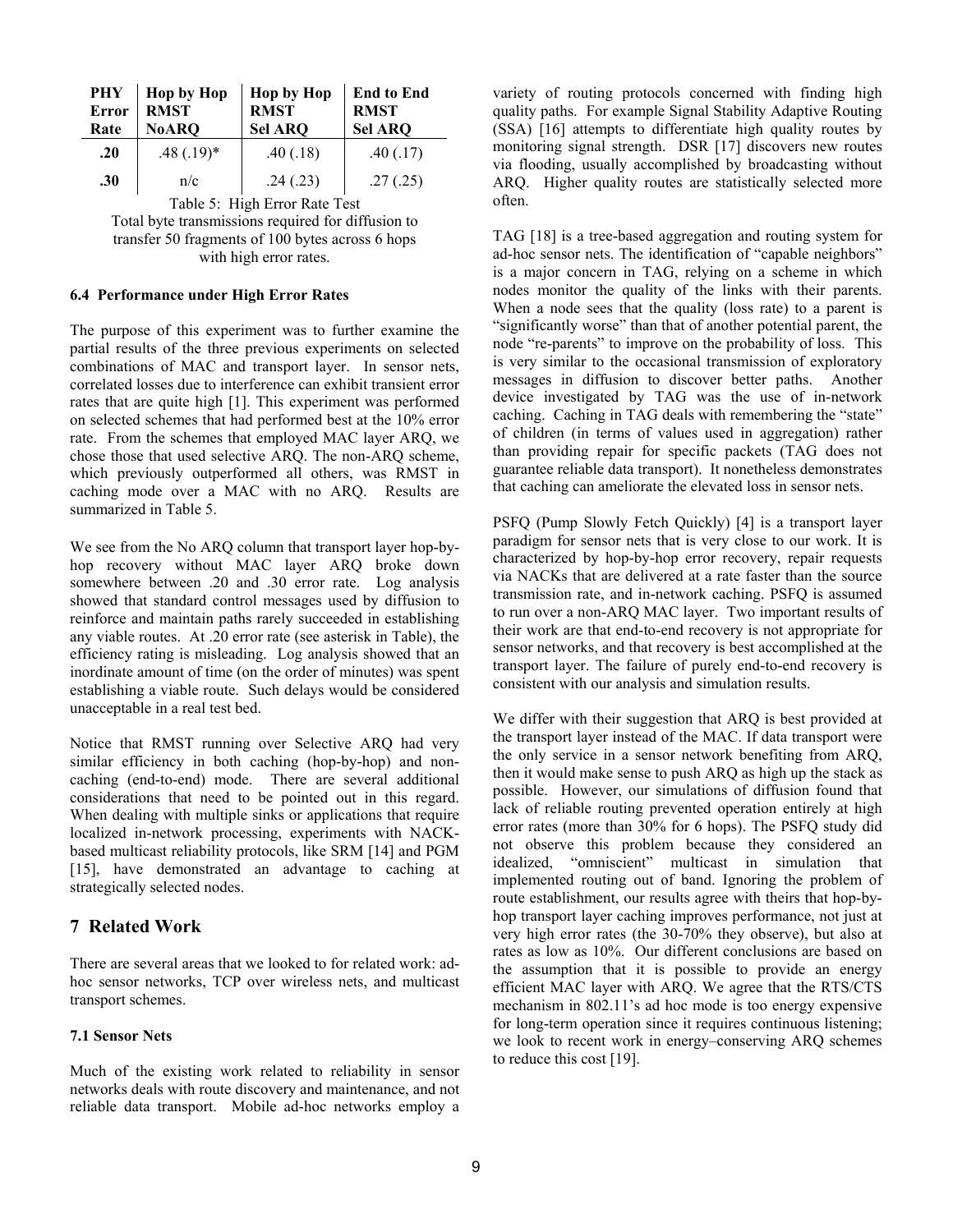### **7.2 TCP Over Wireless**

The extension of TCP into heterogeneous networks that includes wireless links has yielded a number of interesting observations about the nature of reliability in wireless networks. The most obvious problem addressed by these investigations is that TCP assumes the primary cause of packet loss to be congestion rather than lossy links. When this is not the case, as in wireless, TCP behaves poorly [20,21]. Some solutions assume that hop-by-hop reliability is provided by a link layer that does any number of retries required to ultimately move a packet forward [22]. Such assumptions may not be completely relevant in sensor nets where the cost of link layer retries and the occurrence of failing nodes for packets must be taken into account. The SACK (Selective ACK) [23] and SMART [20] are attempts to refine the coarse granularity of TCP's cumulative ACK. Research into TCP aware link layers includes doing link repair at a rate faster than the TCP timeouts and Explicit Loss Notification [20], which allows non-congestion-related losses (i.e. packets dropped by the link layer) to be identified so that retransmissions may be performed without invoking congestion-control. The Snoop Protocol [20] places a *snoop agent* in a base station. Snoop agents cache packets from senders, and watch for duplicate acknowledgments from receivers. They provide somewhat localized repair and shield senders from doing congestion control for wireless losses. Nonetheless, because snoop agents only reside in base stations they are not generally applicable to distributed multihop sensor networks.

### **7.3 Multicast Transport Layers**

IP-based multicast delivery systems generally assume that packet loss is inevitable. Information from a particular source is carried a single time on each link, only registered group members reside on the distribution tree, and routing is maintained by adaptive protocols such as DVMRP [24] and PIM [25]. These efficiencies were introduced because of difficulties encountered when using traditional unicast methods to support distributed applications, such as the multicasting of real-time multimedia information. Three multicast protocols which each represent a different class of reliability solutions are: RMTP, SRM, and PGM.

Reliable Multicast Transport Protocol [26] is an ACK-based protocol that avoids the well-known ACK implosion problem via a hierarchy of special in-network nodes called *designated receivers* (DRs). DRs receive ACKs from multiple down stream nodes and send ACKs to a single upstream DR or sender. They also do in-network caching of data to satisfy any subset of downstream nodes that are missing a data fragment. Several ideas from RMTP would appear to map well to the distributed nature of sensor nets. One could think of DRs as both virtual senders and virtual receivers. Immediate downstream nodes cannot distinguish between a DR and a real sender. Upstream nodes are not aware if they are sending

to a small set of actual receivers or a set of DRs. This sort of anonymity and distributed responsibility is built into directed diffusion [9,11].

The Scalable Reliable Multicast protocol, SRM [14], guarantees eventual delivery of sequenced data to all multicast group members, albeit not delivery order. ACK implosion avoidance is accomplished via NACKs, which are multicast by receivers when discontinuities in sequence numbers are perceived. Because NACKs are multicast, any receiver that has cached the data in question can restore the missing fragment. An appealing aspect of SRM and other NACK-based protocols is the "on-demand" nature of repair requests. A negative aspect of RMTP for sensor nets, however, is the routine stream of control traffic generated regardless of loss rate. A problem with both SRM and RMTP, in terms of porting sensor nets, is the strict reliance on RTT, which can exhibit a larger variance in wireless.

PGM, Pragmatic General Multicast [15], is a commercially evolved multicast reliability standard. It relies heavily on innetwork processing via "PGM-aware" routers. It is a NACKbased scheme. NACK implosion is controlled in several ways. When a receiver recognizes a skipped sequence number, it sets a random timer and listens for any restorations of the same packet. PGM routers also "fuse" NACKs by not forwarding duplicate NACKs upstream. PGM allows for innetwork caching via "designated local repairers" (DLR). Several ideas in PGM would appear to translate well into sensor net transport schemes. PGM's reverse path routing from receivers to sinks and the path repair mechanism bears some resemblance to directed diffusion's path reinforcement and repair paradigm. The in-network caching by path-aware DLRs aligns well with the distributed nature of sensor net routing algorithms. Nonetheless, the proliferation of control packets in PGM and sheer volume of implementation details render a straight port sensor nets impractical.

# **8 Future Work**

We consider it especially important to try RMST in an actual sensor network. At the time of this writing we have begun initial testing in the ISI testbed. Preliminary results have demonstrated the basic operability of Rmst; nonetheless, we have identified several areas that need to be addressed as part of real-world deployment. First, we observed that incorrectly short timeouts can cause excessive NACK traffic (similar to congestion collapse [27]). We plan to automatically tune timing. Second, we have observed interactions between reliable and unreliable links, where the resultant selection of bad paths causes high loss (as observed previously [10]). We are exploring ways to address this problem.

The ability of RMST to dynamically configure itself for caching constitutes important future work that will provide a valuable resource for diffusion clients that rely on in-network processing.